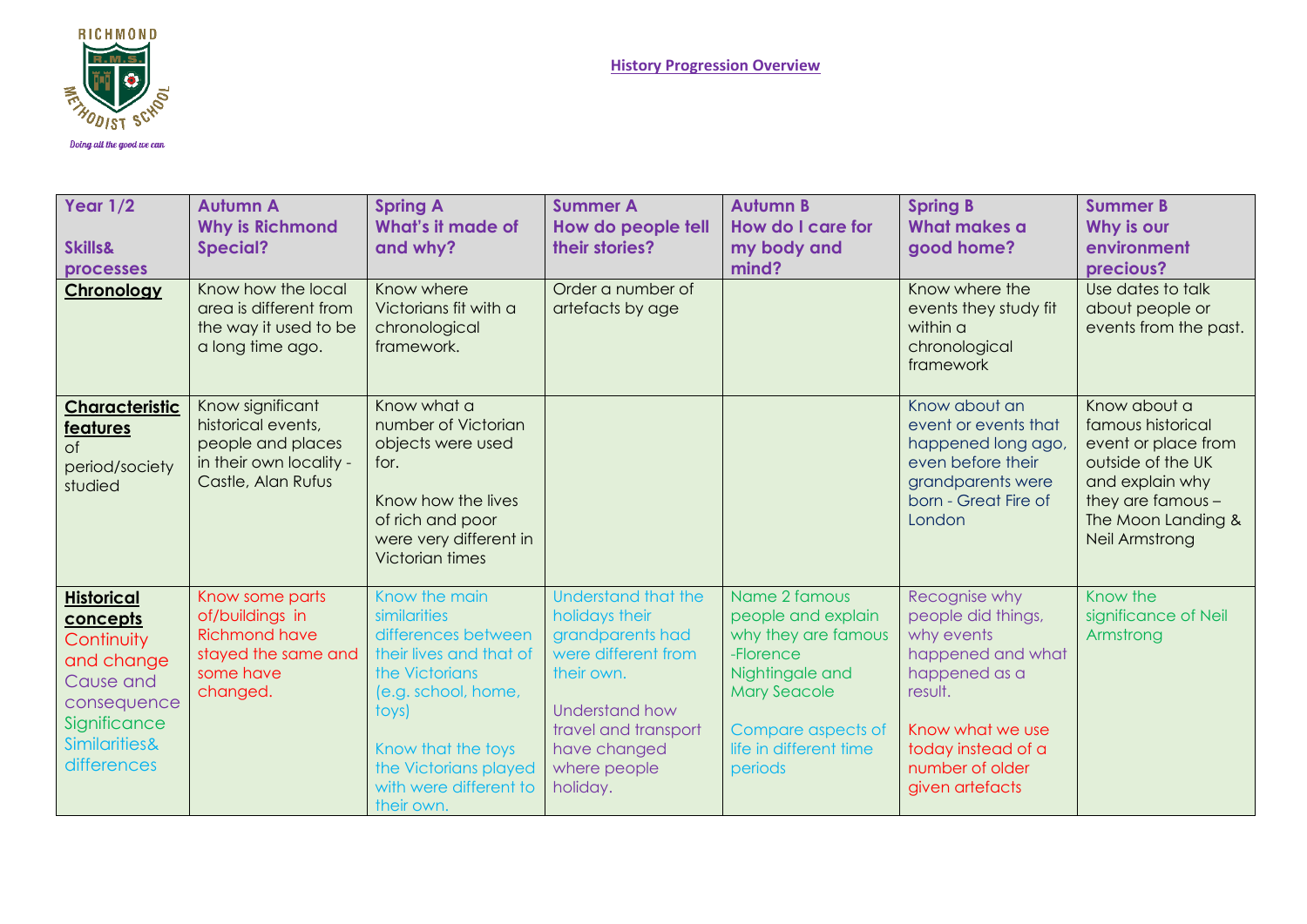

|                                                                                                                                             |                                                                                                                                         |                                                                                                                                                |                                                                                           |                                                                                      | (Fire<br>service/equipment)                                                                                                                                                                    |                                                               |
|---------------------------------------------------------------------------------------------------------------------------------------------|-----------------------------------------------------------------------------------------------------------------------------------------|------------------------------------------------------------------------------------------------------------------------------------------------|-------------------------------------------------------------------------------------------|--------------------------------------------------------------------------------------|------------------------------------------------------------------------------------------------------------------------------------------------------------------------------------------------|---------------------------------------------------------------|
| <b>Historical</b><br><b>Enguiry</b><br>Evidence<br>&interpretation.<br>How and why<br>contrasting<br>views arise                            | How has the<br><b>Richmond changed</b><br>over time?<br>Use old photographs<br>of Richmond to<br>identify changes in<br>the local area. | Identify different<br>ways in which the<br>past is represented.<br>Ask and answer<br>questions using<br>sources to show their<br>understanding |                                                                                           | To research the life of<br>a famous person<br>using different<br>sources to help me. | <b>Did the Great Fire</b><br>make London a<br>better or worse<br>place?<br>Understand some of<br>the in which we find<br>out about the past<br>and identify different<br>ways it is presented. |                                                               |
| Perspective<br>Connections<br>local/national/<br>international<br>Cultural,<br>economic,<br>military, political,<br>religious and<br>social |                                                                                                                                         |                                                                                                                                                | Find out about the<br>past by talking to an<br>older person                               |                                                                                      |                                                                                                                                                                                                | Know different<br>countries involved in<br>space exploration. |
| <b>Terminology</b><br>Sources<br>Evidence<br>Artefacts<br>Historian<br>Archaeologist<br>Timeline                                            | Past<br>Present<br>Old<br><b>New</b><br>In order                                                                                        |                                                                                                                                                | Sources<br>Artefact<br>When my<br>parents/carers/<br><b>Grandparents</b><br>were children | Information<br>research                                                              | Events<br>Causes<br>Consequences<br>Impact<br>Reasons                                                                                                                                          | Events<br>Impact                                              |
| Year 3/4                                                                                                                                    | <b>Autumn A</b>                                                                                                                         | <b>Spring A</b>                                                                                                                                | <b>Summer A</b>                                                                           | <b>Autumn B</b>                                                                      | <b>Spring B</b>                                                                                                                                                                                | <b>Summer B</b>                                               |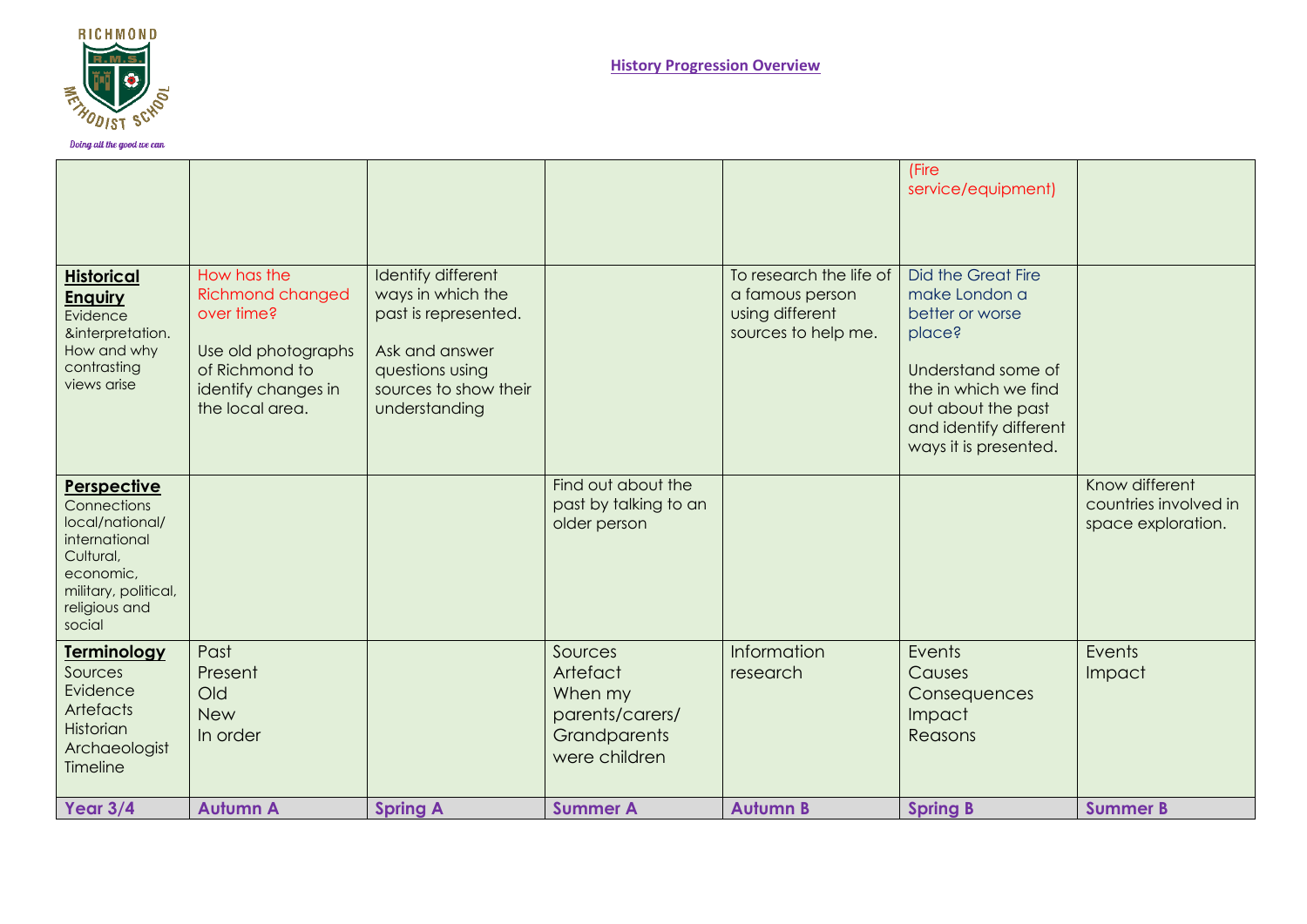

Doing all the good we can

| <b>Skills&amp;</b><br>processes                                                                       | <b>Why is Richmond</b><br>special?                                                                                                                                                                    | <b>What is beneath us</b><br>and why does it<br>matter? | How do we get our<br>message across?                                                                                                                | How do I care for<br>my body and<br>mind?                                                                                                                                                                    | Why is history worth<br>knowing?                                                                                           | How can I have my<br>say?                                                                                                                                   |
|-------------------------------------------------------------------------------------------------------|-------------------------------------------------------------------------------------------------------------------------------------------------------------------------------------------------------|---------------------------------------------------------|-----------------------------------------------------------------------------------------------------------------------------------------------------|--------------------------------------------------------------------------------------------------------------------------------------------------------------------------------------------------------------|----------------------------------------------------------------------------------------------------------------------------|-------------------------------------------------------------------------------------------------------------------------------------------------------------|
| Chronology                                                                                            | Order buildings in the<br>in the local area<br>according to when<br>they were built.<br>Know when the<br>Georgian period is<br>on time line in<br>relation to other<br>periods of history<br>studied. |                                                         | Use a timeline within<br>a specific time in<br>history to set out the<br>order things<br>happened.                                                  | Understand the<br>concept of changes<br>of time, representing<br>this, along with<br>evidence on a<br>timeline.<br><b>Create timelines</b><br>which outline the<br>development of<br>crime and<br>punishment | Name and place on<br>a timeline some of<br>the advanced<br>societies that were in<br>the world around<br>3000 years ago    | Place events,<br>artefacts and<br>historical figures on a<br>timeline using dates.                                                                          |
| <b>Characteristic</b><br><b>features</b><br>$\circ$ f<br>period/society<br>studied                    | Know key features of<br>Georgian<br>architecture and<br>entertainment                                                                                                                                 |                                                         | Know characteristic<br>features of Ancient<br>Greece, including<br>ideas, beliefs,<br>attitudes and<br>experiences of men<br>women and<br>children. | Know that<br>punishments for rich<br>and poor were often<br>different.                                                                                                                                       | Know about the key<br>features of Ancient<br>Egypt<br>Know about the<br>gods and beliefs of<br>Ancient Egypt               | Know about at least<br>one famous Roman<br>emperor.<br>Know there was<br>resistance to the<br>Roman occupation<br>and know about<br><b>Boudicca</b>         |
| <b>Historical</b><br>concepts<br>Continuity<br>and change<br>Cause and<br>consequence<br>Significance | Know how building<br>use has changed<br>over time.<br>Observe the effect<br>of Georgian<br>architecture on<br><b>Richmond today</b><br>Know what life was                                             |                                                         | Know what<br>happened at the<br><b>Battle of Marathon</b><br>and the events that<br>happened after<br>Compare life in<br><b>Athens and Sparta</b>   | Know how crime and<br>punishment<br>changed from<br>Anglo-Saxon times to<br>the present day<br>Know why there<br>were certain crimes                                                                         | Know about the<br>significance of the<br><b>River Nile to</b><br>development of<br><b>Ancient Egyptian</b><br>civilisation | Know how Britain<br>changed from the<br>Iron Age to the end<br>of the Roman<br>occupation<br><b>Identify similarities</b><br>and differences<br>between the |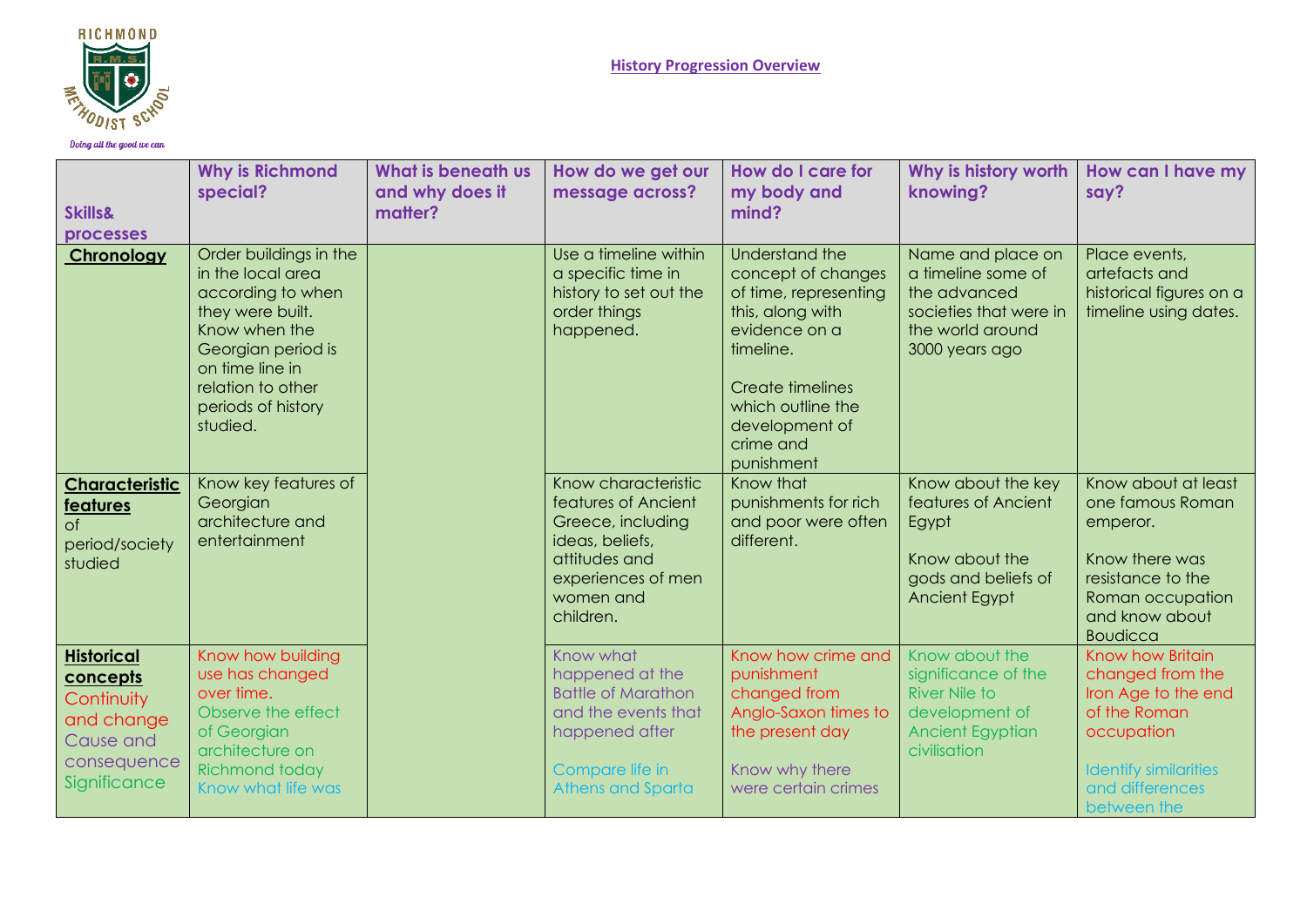

**History Progression Overview**

| <b>Similarities&amp;</b><br>differences                                                                                                     | like in Georgian times<br>compared to today.                                                                                  |                                                                                                                                                                                                  | and punishments in<br>different time periods<br>To make<br>comparisons<br>between historical<br>periods                                                      |                                                                                                                                                                                                                                                                                                              | Romans and the<br><b>Celts</b>                                                                                                                                 |
|---------------------------------------------------------------------------------------------------------------------------------------------|-------------------------------------------------------------------------------------------------------------------------------|--------------------------------------------------------------------------------------------------------------------------------------------------------------------------------------------------|--------------------------------------------------------------------------------------------------------------------------------------------------------------|--------------------------------------------------------------------------------------------------------------------------------------------------------------------------------------------------------------------------------------------------------------------------------------------------------------|----------------------------------------------------------------------------------------------------------------------------------------------------------------|
| <b>Historical</b><br><b>Enguiry</b><br>Evidence<br>&interpretation.<br>How and why<br>contrasting<br>views arise                            | Which periods in<br>history have had the<br>most impact on<br>Richmond?<br>Identify and use<br>different types of<br>evidence | Why are there so<br>many version of the<br><b>Battle of Marathon?</b><br>Analyse and discuss<br>different sources.<br>Understand why<br>different versions of<br>historical events may<br>occur. | Research the past to<br>find out facts about<br>crime and<br>punishment<br>Use evidence to ask<br>questions and find<br>answers to questions<br>in the past. | Did slaves build the<br>pyramids?<br>Use more than one<br>source of evidence<br>to gain a more<br>accurate<br>understanding of<br>history<br>Analyse and discuss<br>different forms of<br>evidence.<br>Recognise the part<br>that archaeologists<br>have in helping us<br>understand more<br>about the past. | Use more than one<br>source of evidence<br>to gain a more<br>accurate<br>understanding of<br>history<br>Compare and<br>contrast different<br>forms of evidence |
| Perspective<br>Connections<br>local/national/<br>international<br>Cultural,<br>economic,<br>military, political,<br>religious and<br>social | Know certain places<br>in our locality have<br>national and<br>international<br>significance.                                 |                                                                                                                                                                                                  | Know how crime and<br>punishment of the<br>past has influenced<br>our justice system<br>today                                                                | Know that life in<br>Britain at this time<br>was very different to<br>Ancient Egypt.                                                                                                                                                                                                                         | Know how the<br>Roman occupation<br>of Britain changed<br>and helped to<br>advance British<br>society                                                          |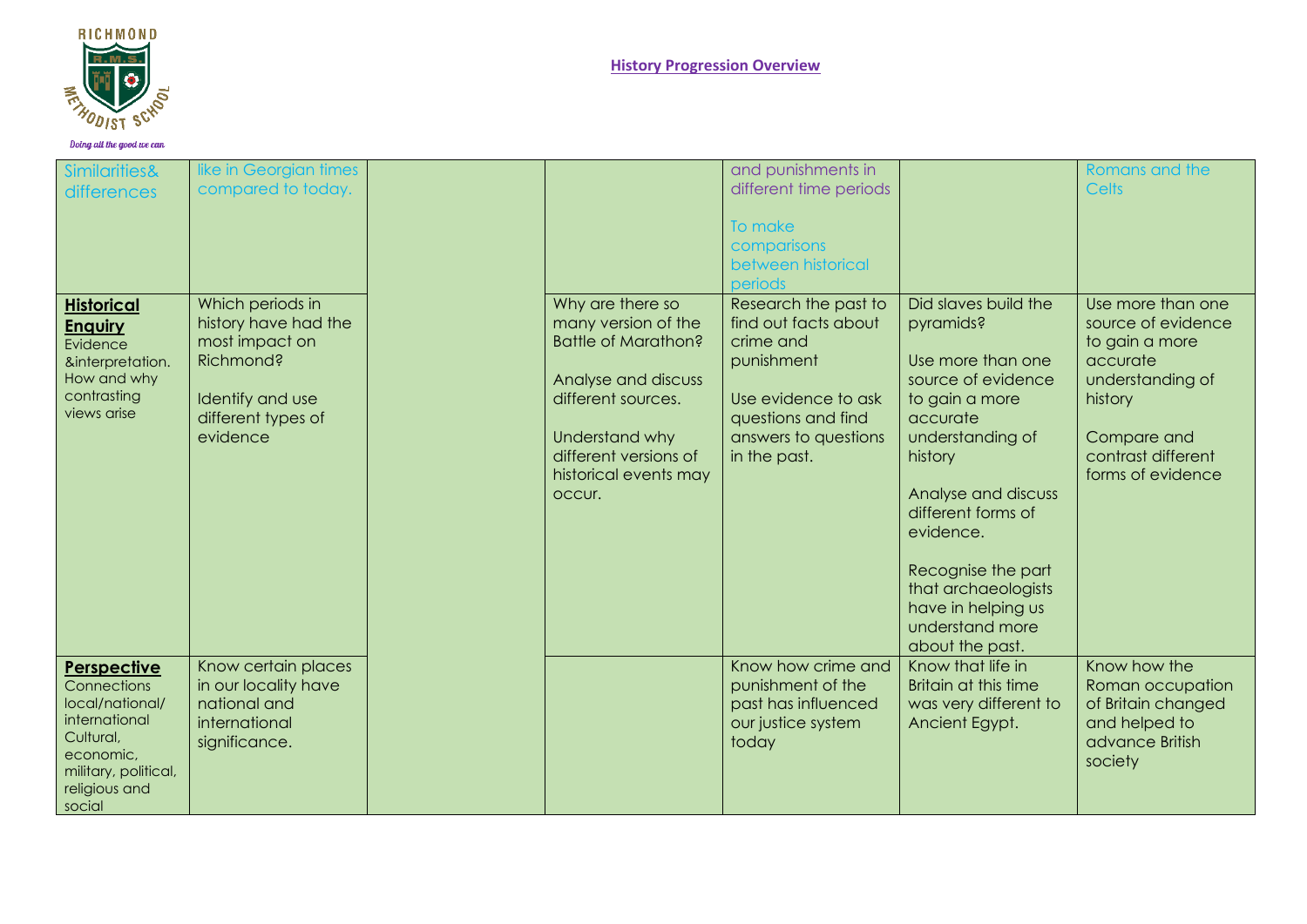

Doing all the good we can

|                                                                                                                                          |                                                                                                                                                                                           |                                                                                         |                                                                                          |                                                                                                                                                       |                                                                                                                        | Give reasons why the<br>Romans wanted to<br>invade Britain.                               |
|------------------------------------------------------------------------------------------------------------------------------------------|-------------------------------------------------------------------------------------------------------------------------------------------------------------------------------------------|-----------------------------------------------------------------------------------------|------------------------------------------------------------------------------------------|-------------------------------------------------------------------------------------------------------------------------------------------------------|------------------------------------------------------------------------------------------------------------------------|-------------------------------------------------------------------------------------------|
| <b>Terminology</b><br>Sources<br>Evidence<br><b>Artefacts</b><br>Historian<br>Archaeologist<br><b>BC/AD</b><br><b>BCE/CE</b><br>Timeline | Georgians<br>Architecture<br>Leisure<br>Entertainment<br>Legacy                                                                                                                           |                                                                                         | Democracy                                                                                | $1$ $\alpha$<br>Crime<br>Punishment<br>Court<br>Justice<br>Democracy                                                                                  | Ancient<br>Civilisation<br>Settlement                                                                                  | <b>Romans</b><br>Empire<br>Emperor/dictator<br>Chief<br>Government<br>Invasion<br>Conquer |
| Year $5/6$                                                                                                                               | <b>Autumn A</b><br><b>Why is Richmond</b><br>special?                                                                                                                                     | <b>Spring A</b><br>Where does it<br>come from and<br>where does it go?                  | <b>Summer A</b><br>How do words<br>make us feel?                                         | <b>Autumn B</b><br>How do I care for<br>my body and<br>mind?                                                                                          | <b>Spring B</b><br><b>What legacy will I</b><br>leave behind?                                                          | <b>Summer B</b><br>What makes a<br>colourful world?                                       |
| Chronology                                                                                                                               | Chronology of the<br>castle and it's<br>changing usage<br>(Georgian period<br>tourist attraction -<br>painted by famous<br>artists, Victorian<br>barracks,<br>conscientious<br>objectors) | Use a timeline to show<br>when the Anglo-<br>Saxons were in<br>England                  |                                                                                          | Understand that that<br>the Stone Age,<br><b>Bronze Age and Iron</b><br>Age have a larger<br>duration period than<br>remainder of British<br>history. | Create an overview<br>of where and when<br>the first civilizations<br>appeared and how<br>they relate to each<br>other | Use dates and<br>historical terms<br>accurately when<br>describing events                 |
| <b>Characteristic</b><br>features                                                                                                        | Know about life in<br>Norman times and<br>the feudal system                                                                                                                               | Know that during the<br>Anglo-Saxon period<br>Britain was divided<br>into many kingdoms | To know where the<br><b>Vikings originated</b><br>from and key<br>aspects of Viking life | Know how people in<br><b>Britain lived during</b><br>the Stone, Bronze<br>and <i>Iron</i>                                                             | Know about, and<br>name, some of the<br>advanced societies<br>that were in the world                                   | Know about WW2<br>evacuees                                                                |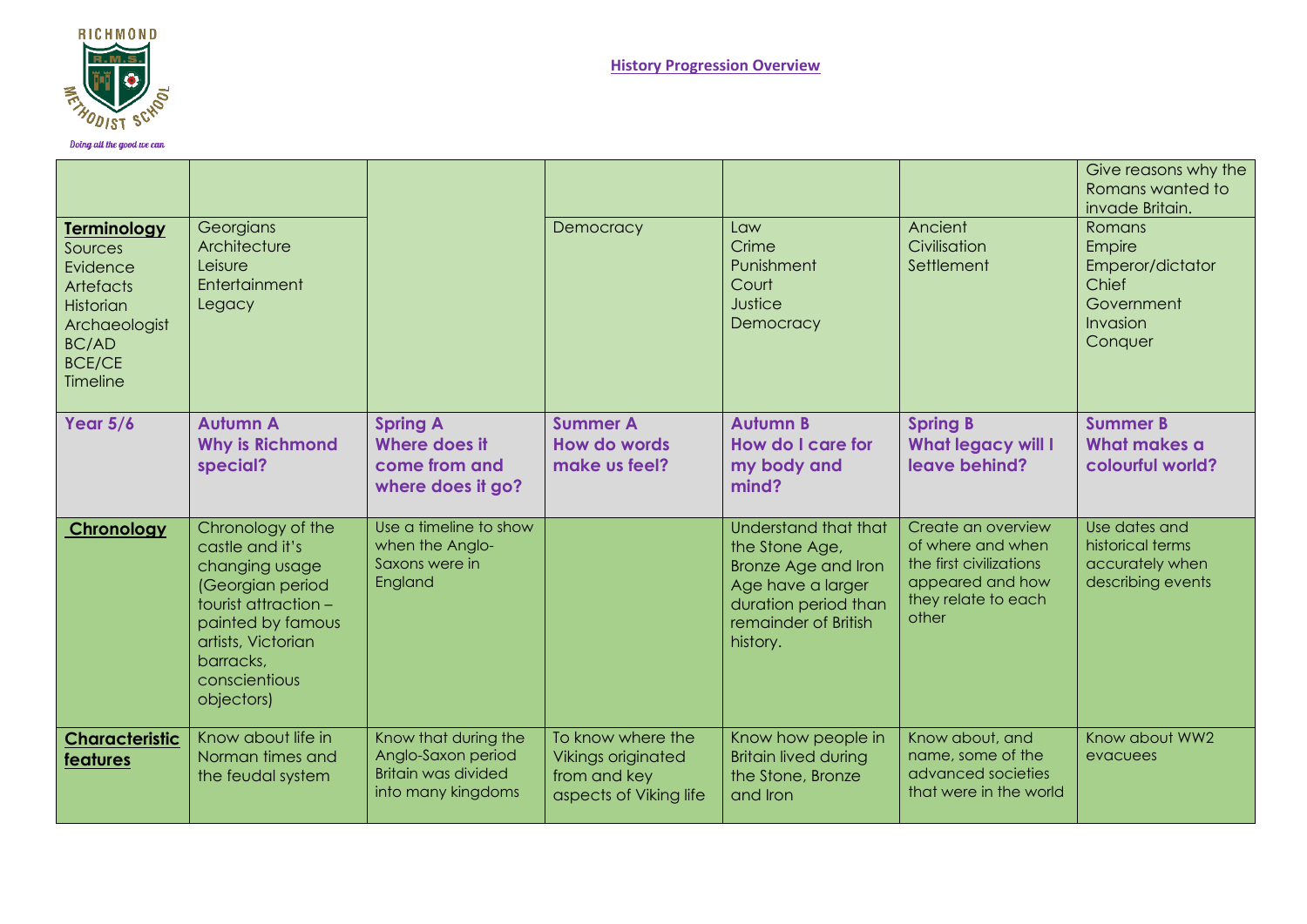

| of<br>period/society<br>studied                                                                                                                  |                                                                                                                                                                              |                                                                                                                                                                                                                                |                                                                                                                                                                             | Know what is meant<br>by hunter-gatherers                                                                                                                                                            | around 3000 years<br>ago                                                                                                                  |                                                                             |
|--------------------------------------------------------------------------------------------------------------------------------------------------|------------------------------------------------------------------------------------------------------------------------------------------------------------------------------|--------------------------------------------------------------------------------------------------------------------------------------------------------------------------------------------------------------------------------|-----------------------------------------------------------------------------------------------------------------------------------------------------------------------------|------------------------------------------------------------------------------------------------------------------------------------------------------------------------------------------------------|-------------------------------------------------------------------------------------------------------------------------------------------|-----------------------------------------------------------------------------|
| <b>Historical</b><br>concepts<br>Continuity<br>and change<br>Cause and<br>consequence<br>Significance<br><b>Similarities&amp;</b><br>differences | <b>Show how the lives</b><br>of wealthy people<br>were different from<br>lives of poorer<br>people during this<br>Know how the use of<br>the castle has<br>changed over time | Know about how the<br>Anglo-Saxons<br>attempted to bring<br>about law and order<br>into the country                                                                                                                            | Know about Anglo-<br>Saxon kings during<br>the Viking period<br>Know why the<br><b>Vikings frequently</b><br>won battles with the<br>Anglo-Saxons                           | Know how Britain<br>changed between<br>the beginning of the<br>Stone age and the<br>Iron age<br>Identify and describe<br>reasons for, and the<br>results of events and<br>changes                    | Know and compare<br>some of the<br>achievements of the<br>earliest civilizations<br>Know about the<br>impact of the Mayan<br>civilization |                                                                             |
| <b>Historical</b><br><u>Enquiry</u><br>Evidence<br>&interpretation.<br>How and why<br>contrasting<br>views arise                                 | How can the Castle<br>tell us about<br>Richmond's history?                                                                                                                   | Who was buried at<br>Sutton Hoo?<br>Make inferences from<br>artefacts<br>Realise the difficulty of<br>being certain in<br>history when using<br>artefacts.<br>Give more than one<br>reason to support a<br>historical argument | Know interpretations<br>can only be made<br>on what is known<br>about a period of<br>time.<br>Recognise concepts<br>of history can<br>change when new<br>evidence is found. | What can we learn<br>about life in the<br>Stone Age from a<br>study of Skara Brae?<br>Recognise that the<br>past is represented<br>and interpreted in<br>different ways and<br>give reasons for this | Use a wide range of<br>sources of evidence<br>to deduce<br>information about<br>the past.                                                 | What can the school<br>log book teel us<br>about evacuees at<br>our school? |
| Perspective<br><b>Connections</b><br>local/national/<br>international<br>Cultural,<br>economic,<br>military, political,                          | <b>Identify other local</b><br>castles in the area.<br>Why were so many<br>built in North<br>Yorkshire at this time?                                                         | Know that the way<br>the kingdoms were<br>divided led to the<br>creation of some of<br>our country<br>boundaries today                                                                                                         | <b>Identify Viking place</b><br>names                                                                                                                                       | Know that during this<br>time in Britain there<br>were more<br>advanced societies<br>in the world.                                                                                                   | Know why the<br>Mayans were<br>considered an<br>advanced society in<br>relation to the period<br>of time in Europe                        | Know evacuees were<br>sent from urban to<br>rural areas nationally.         |

Doing all the good we can